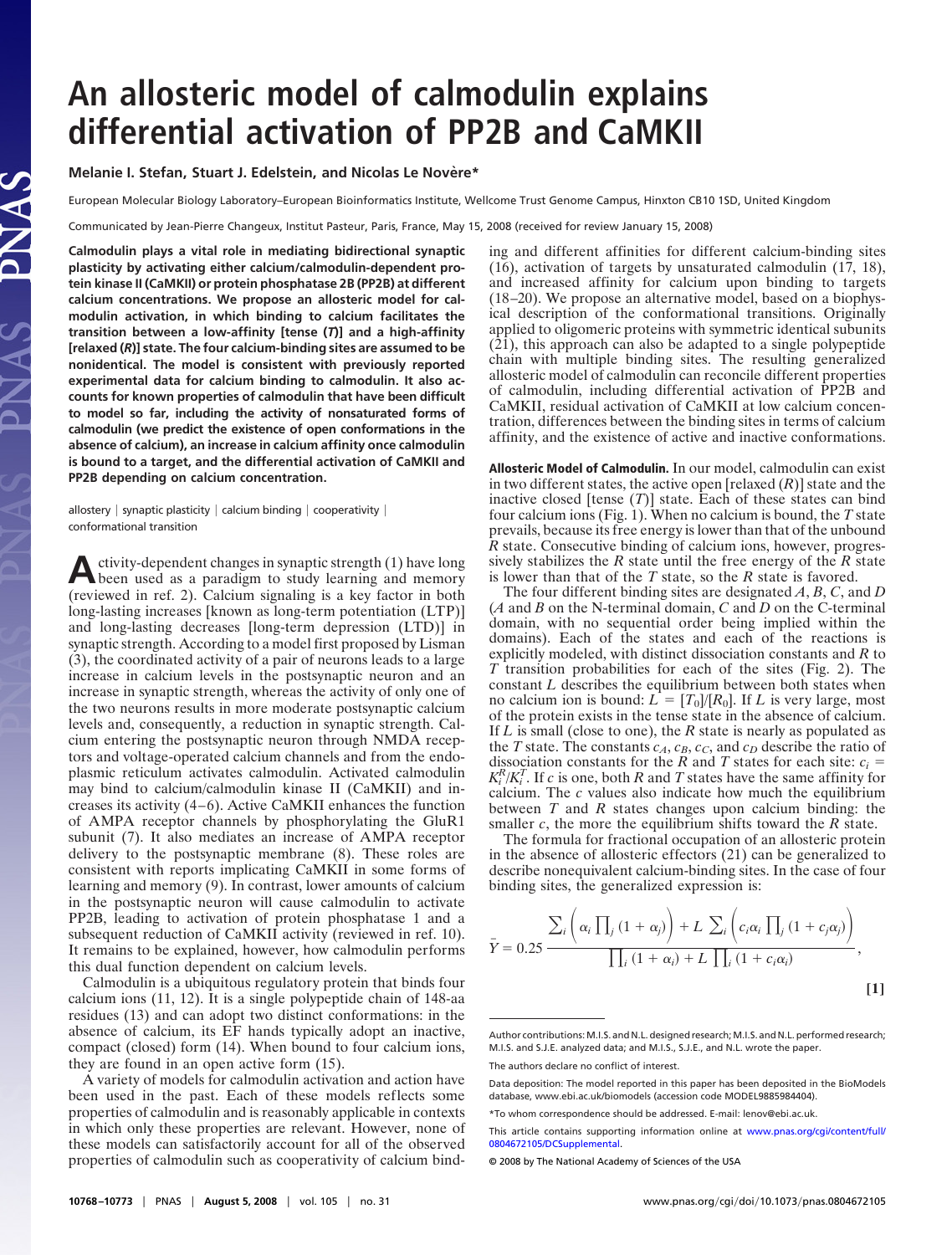

**Fig. 1.** Thermodynamic model of calmodulin regulation by calcium. (*A*) Representative structures of a calmodulin EF hand modeled in this article. Residues 49–75 are shown. The closed *apo* structure comes from (14) [Protein Data Bank (PDB) ID code: 1CFD]. The closed calcium-liganded structure is inferred from (51) (PDB ID code: 2PQ3), using the position of  $Zn^{2+}$ . The open structures come from (52) (PDB ID code: 3CLN). (*B*) Summarized free energy diagram for the different states of calmodulin. Energy levels (in joules per mole) were computed as in ref. 62. Each level of energy represents the average of all of the forms carrying the same number of calcium ions. Free energy differences between *T* state and corresponding *R* state relate to the allosteric isomerization constant. Between corresponding *T* and *R* states, a hypothetical transition state is depicted based on estimates of rate constants. Closed *T* state is shown on the left, open *R* state on the right, and the transition state in the middle.

where  $i, j \in \{A, B, C, D\}$ , and  $j \neq i$ .  $\alpha_i = [Ca^{2+1}]/K_i^R$ , where  $K_i^R$ denotes the dissociation constant for calcium to site *i* in the *R* state.

In a similar way, a general formulation for the fraction of protein in the  $R$  state,  $\overline{R}$ , can be expressed as:

$$
\bar{R} = \frac{\prod_{i} (1 + \alpha_i)}{\prod_{i} (1 + \alpha_i) + L \prod_{i} (1 + c_i \alpha_i)},
$$
 [2]

where  $i \in \{A, B, C, D\}$ . The model was further extended to include calmodulin binding to its targets. It was shown that autoinhibitor domains of CaMKII and PP2B bound to the same, open, conformation of calmodulin (22, 23). Therefore, we



**Fig. 2.** Scheme of reactions used in the allosteric model of calmodulin. For clarity, only the first and fourth calcium-binding events are depicted in detail. Tg stands for target, which can be either CaMKII or PP2B.

introduced the binding of both CaMKII and PP2B to calmodulin in the *R* state, independent of the number of bound calcium ions. Upon binding to its targets, the equilibrium of calmodulin shifts toward the *R* state, and the targets thus act as allosteric activators for calmodulin.

**Parameter Determination.** The allosteric isomerization constant, *L*, the microscopic dissociation constants  $K_i^R$  for the *R* state for each binding site, and the ratios of *R* and *T* state affinity, *ci*, for each site, cannot be directly obtained from experimental literature. Experimental results do allow us, however, to constrain parameter space and obtain reasonable estimates. We used calcium-binding data in the presence and absence of an allosteric activator for mutant and wild-type forms of calmodulin.

We introduced the additional assumption that all four *ci* values are identical. This is based on the fact that both *R* and *T* states are symmetrical and on the idea that the free energy of transition is spread over the whole molecule.

To obtain an estimate of *c* and of the isomerization constant *L*, a reduced model of calmodulin was used. In this simple model, all four calcium-binding sites are equivalent, and one molecule of allosteric activator can bind to each molecule of calmodulin. In this case, the fractional occupation  $\bar{Y}$  of an allosteric protein in the presence of an allosteric activator can be described as (24):

$$
\bar{Y} = \frac{\alpha(1+\alpha)^3 + L\left(\frac{1+\gamma e}{1+\gamma}\right)c\alpha(1+c\alpha)^3}{(1+\alpha)^4 + L\left(\frac{1+\gamma e}{1+\gamma}\right)(1+c\alpha)^4}.
$$
 [3]

In this equation,  $\alpha = [Ca^{2+1}]/K_R$ ,  $\gamma = [A]/K_{AR}$ , and  $e = K_{AR}/K_{AT}$ ; *KR* denotes the dissociation constant for calcium binding to the *R* state, *L* the allosteric equilibrium constant, [*A*] the concentration of allosteric activator, *KAR* the dissociation constant for binding of the allosteric activator to the  $R$  state, and  $K_{AT}$  the dissociation constant for binding of the allosteric activator to the *T* state. The factor  $(1 + \gamma e)/(1 + \gamma)$  modulates the apparent isomerization constant as a function of activator concentration: if more target is present, the apparent value of *L* decreases. Peersen *et al.* (25) have measured calcium binding to calmodulin in the absence and presence of several target proteins, which act as allosteric effectors of calmodulin. By taking the calcium concentration at  $\bar{Y} = 1/2$  from four different binding curves (absence of target, presence of skMLCK, PhK5, or CaATPase, respectively) and inserting them into the above equation, we obtained a system of four equations, which depend on *L*, *c*, and on *e* values for skeletal myosin light chain kinase, phosphorylase kinase, and  $Ca^{2+}-ATP$ ase, respectively. We minimized this system of equations by using the least-square function provided in Scilab (www.scilab.org). To avoid local minima, we ran  $10<sup>5</sup>$ minimizations, each one with different initial values. By this approach we estimated *L* to be 20,670 and *c* to be 3.96  $\times$  10<sup>-3</sup>. A full list of equations and details about the minimization process are given in [supporting information \(SI\).](http://www.pnas.org/cgi/content/full/0804672105/DCSupplemental)

To determine the dissociation constants for all four binding sites, we used a similar approach, making use of the general formula for fractional occupancy presented above (Eq. **1**). The formula can be simplified to reflect calmodulin binding to calcium under different experimental constraints. For instance, it can be reduced to the two N-terminal binding sites to describe recombinant versions of calmodulin in which the C-terminal binding sites are ablated. Using the available experimental literature, one thus obtains a system of four equations and corresponding data: the full equation for  $\bar{Y}$  (using data from ref. 26), two reduced equations for  $\overline{Y}$  with N- or C-terminal binding sites only, respectively (using data from experiments with recombinant calmodulin from ref. 18) and one reduced equation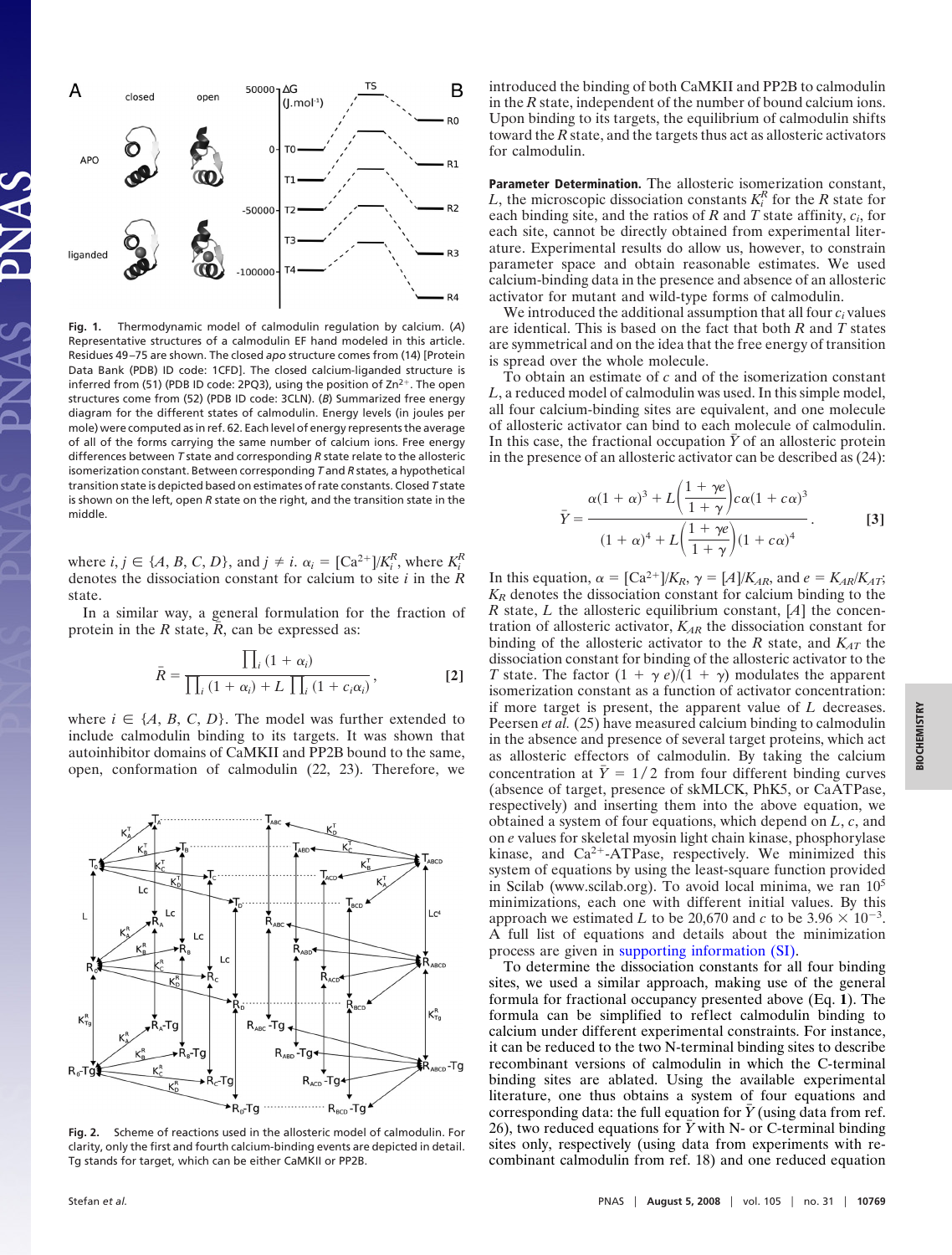for  $\overline{Y}$  in which only the *R* state is considered (using data from ref. 25 in the presence of skMLCK, where it can be assumed that calmodulin exists mostly in the *R* state). There are thus four constraints that can be used to restrict parameter space. We used the calcium concentration at  $\bar{Y} = \frac{1}{2}$  and at  $\bar{Y} = \frac{1}{4}$  from the experimental literature to obtain eight equations that depend on  $K_i^R$  values. The eight equations are listed in [SI.](http://www.pnas.org/cgi/content/full/0804672105/DCSupplemental)

To avoid the problem of local minima, we resorted to systematic sampling of parameter space and generated a script that tested all possible combinations of  $K_i^R$  values within a broad range. A detailed description of this can be found in [SI.](http://www.pnas.org/cgi/content/full/0804672105/DCSupplemental) The resulting values are  $K_A^R = 8.32 \times 10^{-6}$  M,  $K_B^R = 1.66 \times 10^{-8}$  M,  $K_C^R = 1.74 \times 10^{-5}$  M, and  $K_D^R = 1.45 \times 10^{-8}$  M.

**Kinetic Simulations.** Although Eq. **1** provides a general formula for calcium saturation in the case of four nonequivalent binding sites in the absence of allosteric effectors, the situation becomes less tractable in the presence of two competing allosteric activators (CaMKII and PP2B, in this case), especially at low calcium concentrations, where initial calcium concentration can differ significantly from free calcium concentration at steady state. Moreover, our intention was to provide an accurate model of calmodulin activation, which can serve as a basis for more complex models of signaling networks within the postsynaptic density (PSD). Both these concerns can be met by formulating the model as a system of reactions for kinetic simulations.

Every reaction was split into a separate forward and backward reaction. The full model comprises 352 reactions: 32 reactions describing calcium binding to the target-free *T* state, 32 reactions describing the corresponding dissociation events, 64 reactions describing calcium binding to and dissociation from the target-free *R* state, 32 reactions describing transitions between the *R* and *T* states, 32 reactions describing the binding and dissociation of CaMKII, another 32 reactions describing the binding and dissociation of PP2B, and 128 reactions describing calcium binding to and dissociation from CaMKIIor PP2B-bound calmodulin. A complete list of reactions can be found in [SI.](http://www.pnas.org/cgi/content/full/0804672105/DCSupplemental)

The *k*on for calcium binding was assumed to be the same for all four binding sites and both states, because it can be assumed to be controlled only by calcium and calmodulin diffusion and size (random exploration). Different affinities were represented by different  $k_{\text{off}}$  values.

Simulations were run by using the parameter-scan facility of the simulator COPASI (27).

**Comparison of Calcium-Binding Curve to Experimental Results.** Our model reproduces experimental measurements of calmodulin binding to calcium. Fig. 3 compares the outcome of our simulation with results reported by Crouch and Klee (16). [For more figures comparing the simulation outcome with data reported by Peersen *et al.* (25) and Porumb (30), refer to **SI**.]

Apparent sequential association constants obtained by fitting a version of the Adair equation (43) to our model are listed in Table 1. A comparison to association constants reported in the experimental literature about calmodulin (16, 18, 28–30) shows that our association constants lie within the range of experimentally determined values.

**Activity of Various Forms of Nonsaturated Calmodulin.** By calculating the equilibrium constant for the transition between *R* and *T* states for calmodulin species that are bound to one or more calcium ions, one can see what fraction of calmodulin is active under steady-state conditions.

For instance, the relation between the *R* and *T* states for calmodulin with exactly two calcium ions bound is given by  $(R_2/T_2 = 1/(Lc^2 \approx 3)$ . Similarly, without any calcium bound, there are more than  $20,000 \times$  more calmodulin molecules in the *T* than



**Fig. 3.** Comparison between simulation results and experimental results reported by Crouch and Klee (16). Moles of calcium bound per mole of calmodulin are shown as a function of calcium concentration. Diamonds, data points measured by Crouch and Klee (16); dashed line, curve used in Crouch and Klee to fit experimental data points; solid line, steady-state results of simulations at different initial calcium concentrations. Calmodulin concentration used was  $2 \times 10^{-7}$  M.

in the *R* state. With one calcium ion bound, there are still  $\approx 80 \times$ more calmodulin molecules in the *T* than in the *R* state. The equilibrium shifts toward the *R* state when two or more calcium ions are bound: with three calcium ions bound, there is  $\approx 800 \times$ as much calmodulin in the *R* state as in the *T* state, and when fully saturated, there are nearly 200,000 calmodulin molecules in the *R* state for each calmodulin molecule in the *T* state. The shift of equilibrium from *T* to *R* state with three or more calcium ions bound can also be seen from the free energy diagram (see Fig. 1).

**Altered Affinity for Calcium if Calmodulin Is Bound to a Target.** It has been reported (18–20) that the apparent affinity of calmodulin for calcium increases if calmodulin is bound to a target. To reproduce this effect, we simulated calcium binding to  $2 \times 10^{-7}$ M calmodulin at varying calcium concentrations in the absence of target and in the presence of CaMKII. We also performed simulations on two reduced models, representing only the *R* state or only the *T* state of calmodulin, respectively. Results are shown in Fig. 4. The fractional occupancy curve illustrates how, with increasing calcium concentration, the calmodulin population shifts from mostly *T* state to mostly *R* state, with the corresponding affinities for calcium. The presence of target further

**Table 1. Apparent sequential association constants (molar) for our model, and comparison to the models of Crouch and Klee (16), Porumb (30), and to other experimental reports (18, 28 –30) and data reviews (28)**

|                | Our<br>model        | Crouch and<br>Klee (16) | Porumb<br>(30)      | Reported range                                        |
|----------------|---------------------|-------------------------|---------------------|-------------------------------------------------------|
| K <sub>1</sub> | $4.7 \times 10^{5}$ | $3 \times 10^5$         | $2.0 \times 10^{5}$ | $1.16 \times 10^{5*}$ - 1.7 $\times$ 10 <sup>6*</sup> |
| $K_{2}$        | $3.7 \times 10^{5}$ | $8.6 \times 10^5$       | $8.9 \times 10^{5}$ | $1.4 \times 10^{5*}-8.9 \times 10^{5*}$               |
| $K_{\rm R}$    | $1.5 \times 10^{5}$ | $1.2 \times 10^{5}$     | $3.2 \times 10^{4}$ | $2.86 \times 10^{4}$ - 2.9 $\times$ 10 <sup>6*</sup>  |
| Ka             | $3.7 \times 10^{4}$ | $4.5 \times 10^{4}$     | $1 \times 10^5$     | $1.7 \times 10^{35}$ - 1.12 $\times 10^{5}$ +         |

Constants were obtained by fitting the simulation result with an Adair-type equation (43) as used, for instance, by Crouch and Klee (16) and Porumb (30). \*Ref. 28.

†Ref. 30.

 $*R$ ef. 18

§Ref. 29.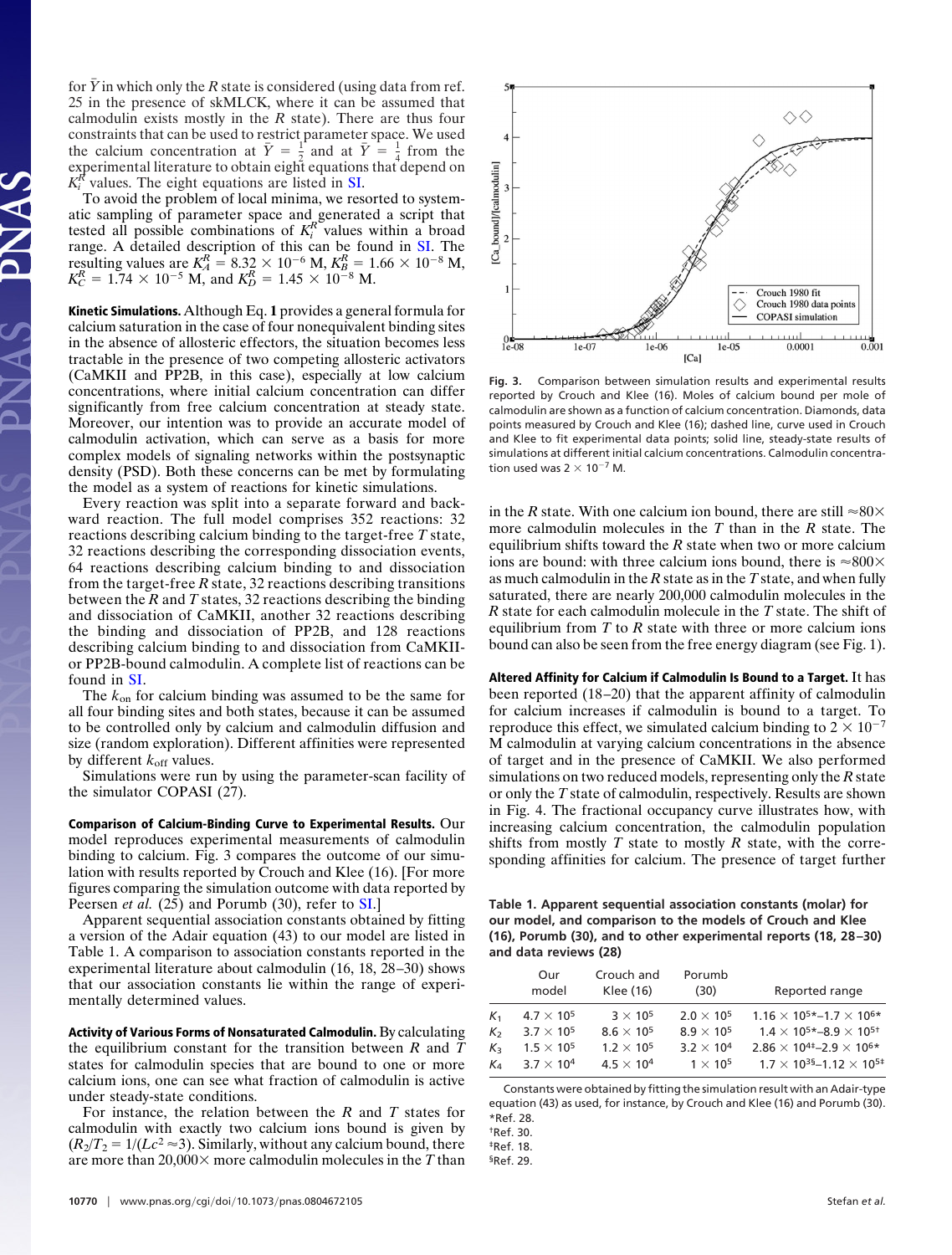

**Fig. 4.** Increased affinity of calmodulin for calcium in the presence of a target protein. Upper dotted line, *R* state only; lower dotted/dashed line, *T* state only; dashed line, combined *R* and *T* states in the absence of target; solid line, combined *R* and *T* states in the presence of CaMKII. All lines are steady-state results of simulations at different initial calcium concentrations. Calmodulin concentration was  $2 \times 10^{-7}$  M.

stabilizes the *R* state, resulting in the observed increase of affinity.

**Differential Activation of CaMKII and PP2B.** An intriguing feature of calmodulin is its ability to differentially activate PP2B or CaMKII, depending on calcium input. It is known that PP2B has a much higher affinity for calmodulin (31) than CaMKII (32). However, although PP2B has been detected in PSD fractions (reviewed in ref. 33), CaMKII is far more abundant and, in fact, constitutes a major PSD protein (34, 35). Together with our allosteric model, this information can explain the differential activation of PP2B at low calcium concentrations and of CaMKII at high calcium concentrations.

As Fig. 5 shows, we can reproduce a differential activation of PP2B and CaMKII in our model. At subsaturating calcium concentrations, PP2B becomes preferentially activated due to its high affinity for the *R* state. PP2B binding stabilizes the *R* state and thus increases the apparent affinity of calmodulin for its



**Fig. 5.** Differential activation of PP2B and CaMKII at different calcium concentrations. Binding of both PP2B and CaMKII to calmodulin is shown normalized to maximum binding. Steady-state results of simulations at different initial concentrations of calcium are shown. Solid line, PP2B; dashed line, CaMKII. Calmodulin concentration was  $3 \times 10^{-5}$  M (see ref. 36).

targets. At higher calcium concentrations, more calmodulin in the *R* state is available and can bind to CaMKII. Because of the abundance of CaMKII, there is more active CaMKII than PP2B in absolute terms.

## **Discussion**

**Induced-Fit Models vs. Thermal Equilibrium Models.**Both experimentalists (37) and theoreticians (38) have directly related calmodulin activity to calcium concentration, often by using a Hill function (39). This allows for some calmodulin activity even at low calcium concentrations. Furthermore, together with the facts that calmodulin affinity for PP2B (31) is higher than for CaMKII (32) and that CaMKII concentration in the PSD (40) is higher than PP2B concentration (41), it can explain why PP2B is preferentially activated at lower calcium concentrations. Models of this type do not allow for the possibility that the different binding sites might have different affinities for calcium. Recent experiments on recombinant calmodulin with site-directed mutations, however, suggest that the N-terminal binding sites have different affinities than the C-terminal binding sites (18). Finally, use of a Hill function to compute calmodulin activity as a function of calcium concentration is purely phenomenological and does not provide an explanation for how calcium binding relates to calmodulin activity.

Many investigators measuring calcium binding to calmodulin (16, 18, 28, 42) have used an Adair function (43), or a modified version thereof, to describe calmodulin binding to calcium. This approach allows for different microscopic affinities for the four binding events and thus for detailed models of calcium binding to calmodulin. These models do not, however, explain the transition of calmodulin between closed (''inactive'') and open (''active'') conformations.

Another way to model calmodulin action is by assuming a sequential mechanism, where calmodulin first binds four calcium ions and only then becomes activated (44, 45). These models are useful approximations of how calmodulin activates CaMKII, but they fail to account for important aspects of calmodulin function, all of which can be explained by our model.

A sequential model fails to explain why calmodulin can activate PP2B or CaMKII when bound to less than four calcium ions (17, 18). Some models assume that calmodulin can activate PP2B with two, three, or four calcium ions bound but requires four calcium ions bound to activate CaMKII (49). Although these models are decent phenomenological approximations for modeling the differential activation of CaMKII and PP2B, they do not provide a satisfactory mechanism by which calmodulin with three bound calcium ions activates PP2B, but not CaMKII. By postulating an equilibrium between inactive and active states that is shifted toward the active state by calcium, our model allows for calmodulin activity even when bound to less than four calcium ions. One can see the extent of this by looking at what fraction of subsaturated calmodulin becomes activated. As shown above,  $\approx 75\%$  of calmodulin molecules are active even when only two molecules of calcium are bound. This can explain experiments with mutant calmodulin showing that even when two of the calcium-binding sites are ablated, calmodulin can still activate CaMKII to a certain extent (18). It is also consistent with experimental data showing that conformational transitions exist in *apo* calmodulin (46), and that both *apo* calmodulin and calmodulin bound to only one calcium ion can exist in open and closed states (47). Finally, calmodulin open structures have been found where only one head was populated by calcium (48).

Because purely sequential models do not allow for subsaturated calmodulin binding to its target, they necessarily fail to account for the fact that the affinity of calmodulin for calcium increases once calmodulin is bound to a target (18–20). In our model, subsaturated calmodulin can bind to its targets. The apparent increase for calcium upon binding to targets arises from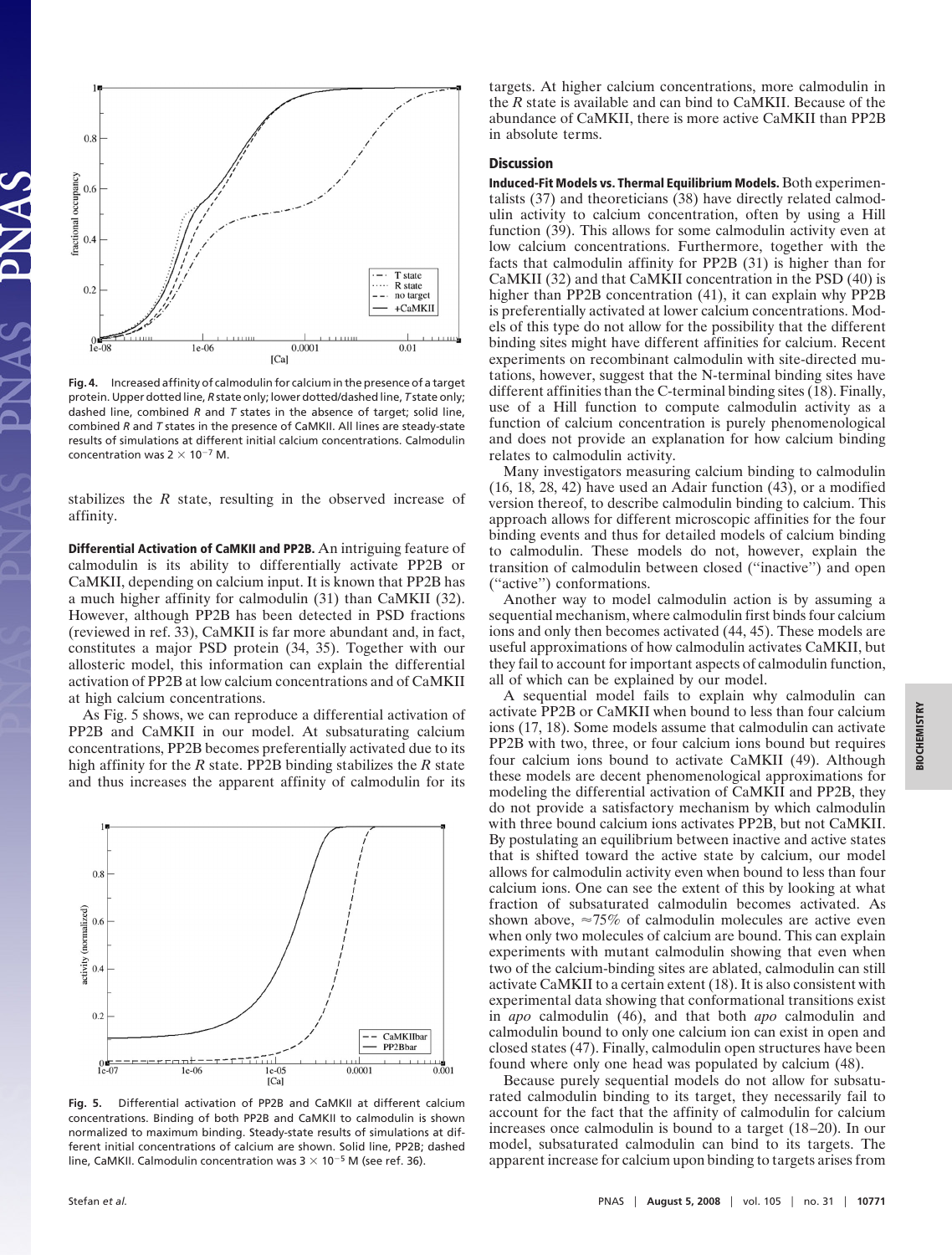the fact that targets act as allosteric activators, drawing the equilibrium toward the high-affinity *R* state.

Note that a simple model based on thermal equilibrium has been proposed before (50), although based on sequential bindings of calcium. Furthermore, the author did not try to estimate parameters using experimental information or to validate the model.

**Model Characteristics.** The association constants we determined from the simulation result by fitting it with an Adair-type equation (43) are the observable sequential association constants for the first, second, third, and fourth binding events. It is important to note, however, that our model does not assume a fixed order for calcium binding to the different binding sites. Rather, because the first calcium ion can bind to any one of four binding sites in either state,  $K_1$  is a combination of the microscopic  $K_i^R$  and  $K_i^T$  values for each of the sites in each of the states. The apparent sequential dissociation constants used in our model follow an Adair-type (43) framework as used, for instance, by Crouch and Klee (16) and Porumb (30). They are, in principle, Adair constants, except for a slight difference in nomenclature:  $K_2$  according to Adair (43) corresponds to  $K_1 \times K_2$  according to Crouch and Klee (16) and Porumb (30), and so on.

It is important to note that the conformation of calmodulin which we call the *T* state is not necessarily exactly identical to the reported *apo* structure (14) of calmodulin. Rather, the *T* state represents a collection of structures that may differ somewhat in the conformation of the calcium-binding sites, but whose overall structure resembles that of *apo* calmodulin. The existence of an ion-bound form that resembles the *apo* conformation has recently been established (51). Likewise, the *R* state is a collection of structures that resemble the reported open structure of active calmodulin (52, 53). Asymmetric forms of calmodulin with one lobe in an open state and one head in a closed state have been

- 1. Bliss TV, Lomo T (1973) Long-lasting potentiation of synaptic transmission in the dentate area of the anaesthetized rabbit following stimulation of the perforant path. *J Physiol* 232:331–356.
- 2. Martin SJ, Grimwood PD, Morris RG (2000) Synaptic plasticity and memory: An evaluation of the hypothesis. *Annu Rev Neurosci* 23:649–711.
- 3. Lisman J (1989) A mechanism for the Hebb and the anti-Hebb processes underlying learning and memory. *Proc Natl Acad Sci USA* 86:9574–9578.
- 4. Schulman H, Greengard P (1978) Stimulation of brain membrane protein phosphorylation by calcium and an endogenous heat-stable protein. *Nature* 271:478–479.
- 5. Schulman H, Greengard P (1978) Ca2+-dependent protein phosphorylation system in membranes from various tissues, and its activation by ''calcium-dependent regulator.'' *Proc Natl Acad Sci USA* 75:5432–5436.
- 6. Lisman J, Schulman H, Cline H (2002) The molecular basis of CaMKII function in synaptic and behavioural memory. *Nat Rev Neurosci* 3:175–190.
- 7. Lee HK, Barbarosie M, Kameyama K, Bear MF, Huganir RL (2000) Regulation of distinct AMPA receptor phosphorylation sites during bidirectional synaptic plasticity. *Nature* 405:955–959.
- 8. Hayashi Y, *et al.* (2000) Driving AMPA receptors into synapses by LTP and CaMKII: Requirement for GluR1 and PDZ domain interaction. *Science* 287:2262–2267.
- 9. Silva AJ, Paylor R, Wehner JM, Tonegawa S (1992) Impaired spatial learning in alphacalcium-calmodulin kinase II mutant mice. *Science* 257:206–211.
- 10. Groth RD, Dunbar RL, Mermelstein PG (2003) Calcineurin regulation of neuronal plasticity. *Biochem Biophys Res Commun* 311:1159–1171.
- 11. Lin YM, Liu YP, Cheung WY (1974) Cyclic 3 :5 -nucleotide phosphodiesterase. Purification, characterization, and active form of the protein activator from bovine brain. *J Biol Chem* 249:4943–4954.
- 12. Xia Z, Storm DR (2005) The role of calmodulin as a signal integrator for synaptic plasticity. *Nat Rev Neurosci* 6:267–276.
- 13. Watterson DM, Sharief F, Vanaman TC (1980) The complete amino acid sequence of the Ca2-dependent modulator protein (calmodulin) of bovine brain. *J Biol Chem* 255:962–975.
- 14. Kuboniwa H, *et al.* (1995) Solution structure of calcium-free calmodulin. *Nat Struct Biol* 2:768–776.
- 15. Babu YS, *et al.* (1985) Three-dimensional structure of calmodulin. *Nature* 315:37–40. 16. Crouch TH, Klee CB (1980) Positive cooperative binding of calcium to bovine brain
- calmodulin. *Biochemistry* 19:3692–3698. 17. Kincaid RL, Vaughan M (1986) Direct comparison of Ca2+ requirements for calmodulin interaction with and activation of protein phosphatase. *Proc Natl Acad Sci USA* 83:1193–1197.

reported in the presence of some targets (54). However, the binding mechanism of these targets differs from that of CaMKII and PP2B, where both lobes bind to the target.

**Lisman Hypothesis.** The model proposed here explains how different amounts of calcium can trigger the activation of PP2B or CaMKII and thus provides support for the Lisman hypothesis (3) on a molecular level. The question of how different frequencies of calcium signals lead to differential activation of PP2B or CaMKII is not addressed in the model. It has been suggested, however, that, at least under some conditions, high frequencies of calcium input result in high local concentrations of calcium, whereas low calcium frequencies result in moderate local calcium concentrations in the spine (44, 55, 56). In addition, calcium frequency has a direct impact on CaMKII, because of the requirement for two adjacent subunits to be active for autophosphorylation at threonine residue 286, which confers sustained activity (57–59). Other factors the model does not account for include variations in the subcellular localization of PP2B (reviewed in ref. 60) and CaMKII (61) and the inhibitory effect of PP2B on CaMKII (reviewed in ref. 10). The latter effect, if included, would increase the window of calcium concentrations at which PP2B is preferably activated, enhancing the distinction between PP2B and CaMKII activation. We believe, however, that our model provides a valid and useful biophysical basis on which to develop further models of synaptic plasticity mechanisms.

**Note added in proof (64).** Experimental support for our equilibrium model of calmodulin function has been recently published by Gsponer *et al*.

**ACKNOWLEDGMENTS.** We thank Julia Shifman (Hebrew University of Jerusalem) for sharing raw data on calcium binding to calmodulin in the presence and absence of CaMKII. We also thank Laurence Calzone, Stephen Martin, and Annalisa Pastore for helpful comments on the manuscript. S.J.E. was supported by an International Short Visit Fellowship from the Royal Society.

- 18. Shifman JM, Choi MH, Mihalas S, Mayo SL, Kennedy MB (2006) Ca2+/calmodulindependent protein kinase II (CaMKII) is activated by calmodulin with two bound calciums. *Proc Natl Acad Sci USA* 103:13968–13973.
- 19. Burger D, Stein EA, Cox JA (1983) Free energy coupling in the interactions between Ca2+, calmodulin, and phosphorylase kinase. *J Biol Chem* 258:14733-14739.
- 20. Olwin BB, Edelman AM, Krebs EG, Storm DR (1984) Quantitation of energy coupling between Ca2+, calmodulin, skeletal muscle myosin light chain kinase, and kinase substrates. *J Biol Chem* 259:10949–10955.
- 21. Monod J, Wyman J, Changeux JP (1965) On the nature of allosteric transitions: A plausible model. *J Mol Biol* 12:88–118.
- 22. Meador WE, Means AR, Quiocho FA (1992) Target enzyme recognition by calmodulin: 2.4 A structure of a calmodulin-peptide complex. *Science* 257:1251–1255.
- 23. Ye Q, Li X, Wong A, Wei Q, Jia Z (2006) Structure of calmodulin bound to a calcineurin peptide: A new way of making an old binding mode. *Biochemistry* 45:738–745.
- 24. Rubin MM, Changeux JP (1966) On the nature of allosteric transitions: Implications of non-exclusive ligand binding. *J Mol Biol* 21:265–274.
- 25. Peersen OB, Madsen TS, Falke JJ (1997) Intermolecular tuning of calmodulin by target peptides and proteins: Differential effects on Ca2+ binding and implications for kinase activation. *Protein Sci* 6:794–807.
- 26. Bayley PM, Findlay WA, Martin SR (1996) Target recognition by calmodulin: Dissecting the kinetics and affinity of interaction using short peptide sequences. *Protein Sci* 5:1215–1228.
- 27. Hoops S, *et al.* (2006) COPASI–a COmplex PAthway SImulator. *Bioinformatics* 22:3067– 3074.
- 28. Burger D, Cox JA, Comte M, Stein EA Sequential (1984) Conformational changes in calmodulin upon binding of calcium. *Biochemistry* 23:1966–1971.
- 29. Haiech J, Klee CB, Demaille JG (1981) Effects of cations on affinity of calmodulin for calcium: Ordered binding of calcium ions allows the specific activation of calmodulinstimulated enzymes. *Biochemistry* 20:3890–3897.
- 30. Porumb T (1994) Determination of calcium-binding constants by flow dialysis. *Anal Biochem* 220:227–237.
- 31. Quintana AR, Wang D, Forbes JE, Waxham MN (2005) Kinetics of calmodulin binding to calcineurin. *Biochem Biophys Res Commun* 334:674–680.
- 32. Tzortzopoulos A, Török K (2004) Mechanism of the T286A-mutant alphaCaMKII interactions with Ca2+/calmodulin and ATP. *Biochemistry* 43:6404-6414.
- 33. Collins MO, *et al.* (2006) Molecular characterization and comparison of the components and multiprotein complexes in the postsynaptic proteome. *J Neurochem* 97:16–23.
- 34. Chen X, *et al.* (2005) Mass of the postsynaptic density and enumeration of three key molecules. *Proc Natl Acad Sci USA* 102:11551–11556.